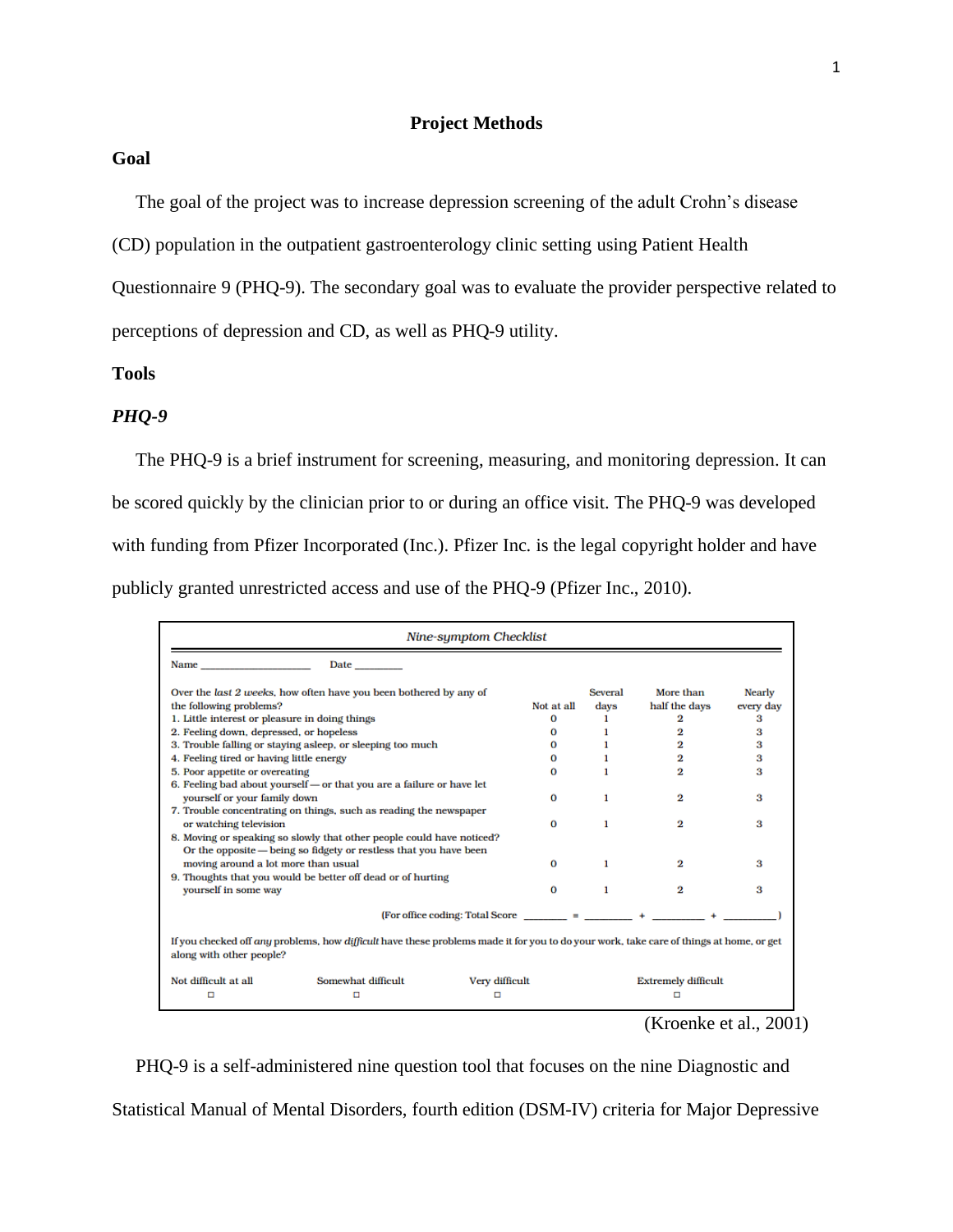Disorder (MDD). The severity of each criterion is scored using a Likert scale of "0" (not at all) to "3" (nearly every day) over the past two weeks. Specific question content includes sleeping and eating habits, anhedonia, cognitive focus, and physical symptoms. Question nine asks about suicidal ideation (SI) and counts positively regardless of duration (Kroenke et al., 2001). There is a tenth question that is not part of total score but does inquire about the level of perceived difficulty of symptoms in daily function. A positive response to question ten is required to meet the criteria for the tentative diagnosis of depression (Pfizer, 2010).

Scoring of the PHQ-9 is approached in three steps.

- 1. Question one and/or two must be reported at a frequency of "more than half the days" (2) or "nearly every day" (3).
- 2. Next there needs to be a total of five or more of the questions positive for symptom presence; questions one through eight scoring either "2" or "3" and/or question nine scored "1", "2", or "3".
- 3. The third step is that question ten is reported as "somewhat difficult", "very difficult", or "extremely difficult."

Points for each of the questions are added to reach a total score. The total score is a severity index for the diagnosis of depression (Kroenke et al., 2001).

 The PHQ-9 severity measure can range from 0-27. PHQ-9 score of 5-9 is indicative of minimal symptoms; 10-14 is indicative of Minor depression, Major depression that is mild, or dysthymia. Score of 15-19 indicates moderately severe Major depression, and a score >20 indicates severe Major depression (Pfizer, 2010). Research has demonstrated that PHQ-9 scores  $\geq$ 10 have a both sensitivity and specificity of 88% for major depression (Kroenke et al., 2001).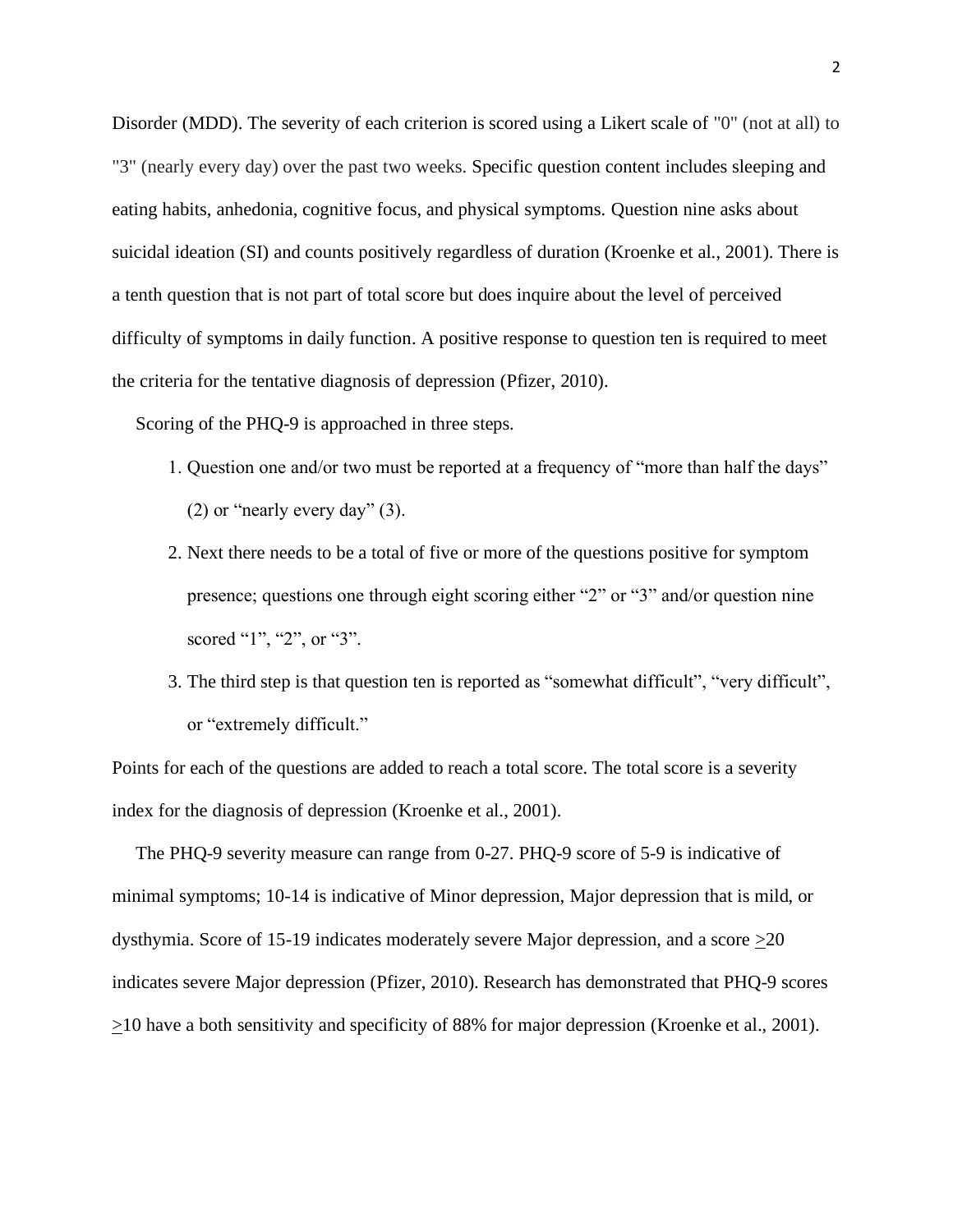#### *Pretest and Posttest Surveys*

 The tools for both project goals were pretest and posttest surveys via Qualtrics, which measured the provider's perspective on utility/integration of the PHQ-9 and provider report of total PHQ-9 screenings completed. Both pre and posttest surveys were completed anonymously via an online Qualtrics survey link supplied in email communications. Each survey was composed of five questions scored on a five-point Likert Scale. Pretest and posttest each had two additional open-ended questions for editorial response. A single descriptive question regarding professional designation as either MD, DO, APRN, or PA completed the survey. The questions that remained the same on both surveys were:

- 1. Depression occurs at an increased frequency in the adult Crohn's disease population compared with the general population.
- 2. Routine screening for depression is the responsibility of all healthcare providers regardless of specialty.
- 3. I feel comfortable with identifying symptoms/diagnostic criteria of depression.
- 4. Routine depression screening could be integrated into my current practice without significant increase in resources or significant increased office visit time.
- 5. Pre: I am open to adding routine depression screening into my routine care of my adult patients with Crohn's disease.

Post: I plan to add routine depression screening into my routine care of my adult patients with Crohn's disease.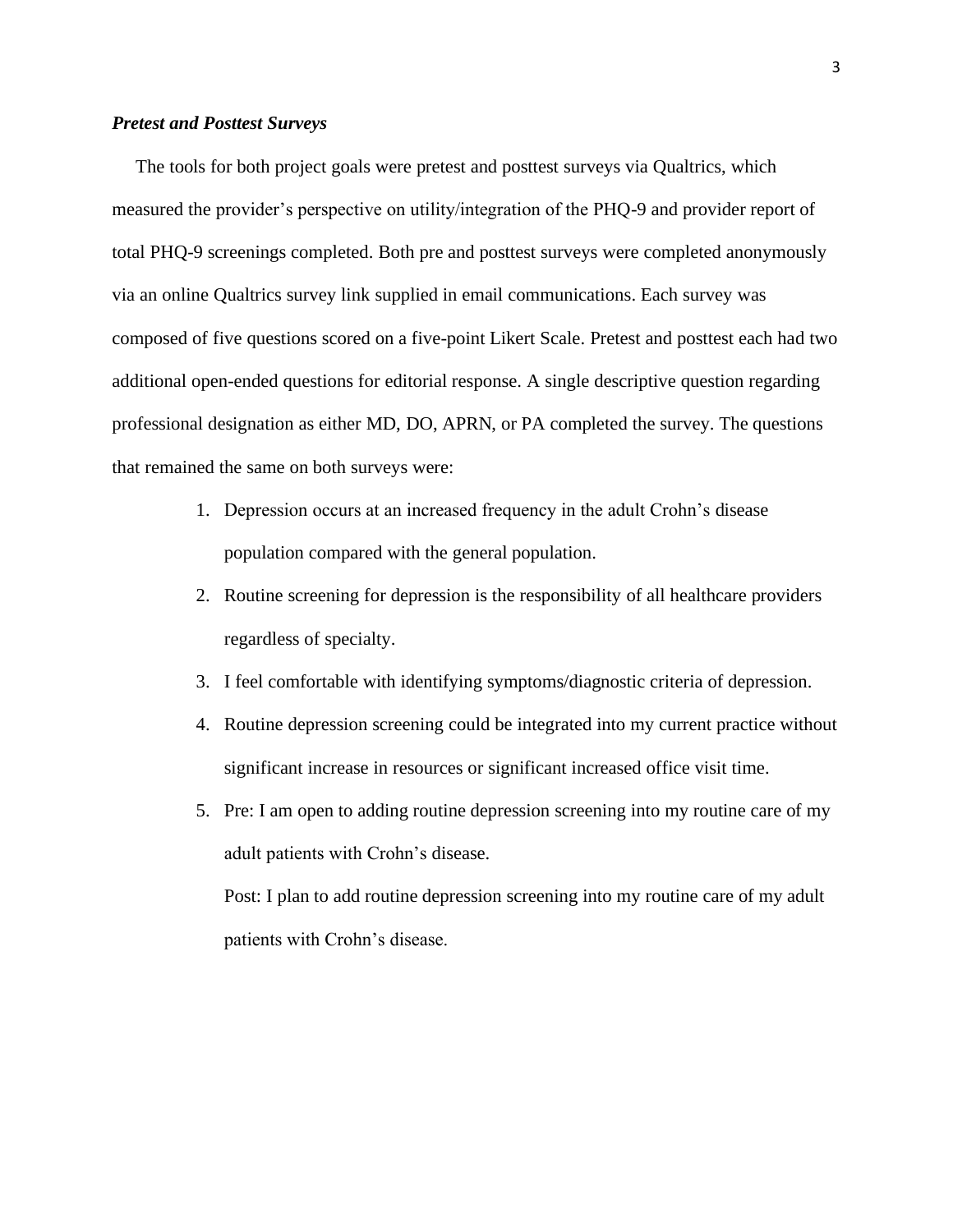#### **Design**

### *Pre-Implementation*

 A copy of the PHQ-9 with overview, scoring guide as published by Pfizer Incorporated (1999), and pretest survey were supplied via email to each provider two weeks prior to implementation of the project. Any additional educational material or this author's literature review were provided upon request to all participants. Providers were offered a meeting to address any questions or concerns any time prior to, during, or after implementation. All email communications included an "opt out" opportunity from future emails.

#### *Implementation*

 A paper copy of PHQ-9 was supplied to adult patients with CD at the beginning of their office visit. The form was completed by the patient and scored by the provider. Further referral, or discussion was at the discretion of the provider. The completed form disposition was at the discretion of the provider. The presence of SI was immediately addressed at the office visit with any emergent or non-emergent referrals at the discretion of the provider.

### *Evaluation*

 Total PHQ-9 completed was reported on posttest survey by each provider. The preimplementation rate of screening with PHQ-9 was zero percent per stakeholder report and this was confirmed via pretest survey.

 Posttest surveys were disseminated via email one week after completion of full project duration. A reminder email was sent out two weeks after completion of project. Collection of data (posttest surveys) ceased at four weeks after the end of the project to allow for data calculation, organization, and interpretation. No completed PHQ-9 forms, patient specific